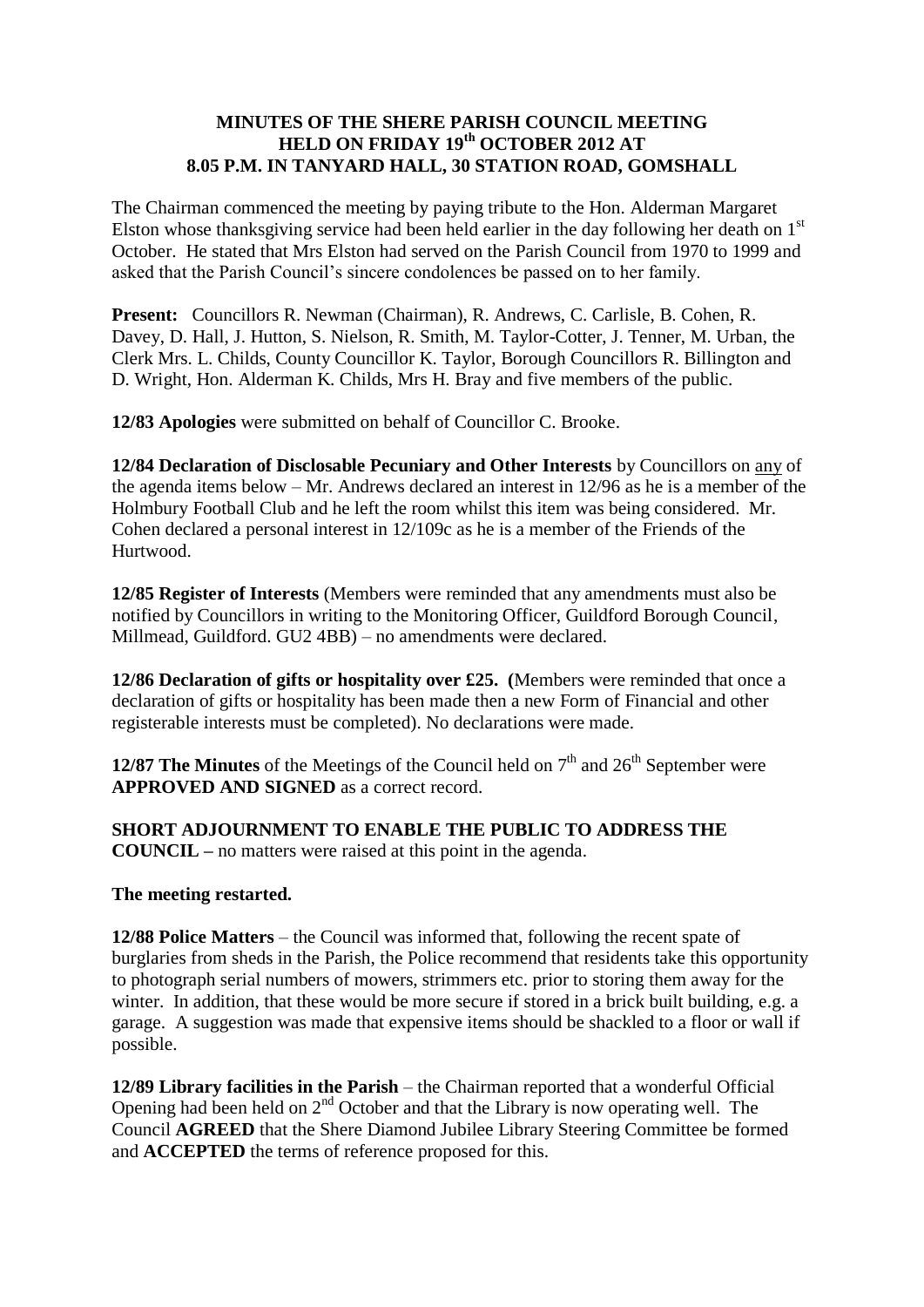**12/90 Purchase of Manorial Waste Land, Holmbury St. Mary** – the Council was informed that the solicitors are still awaiting further information from Surrey County Council. The matter was therefore **POSTPONED** until the next meeting.

**12/91 Ethical Standards Regime, Code of Conduct for Local Councils** – the Council **ADOPTED** an amended code of conduct which details the new responsibilities of the Parish Council in relation to the granting of dispensations.

# **12/92 River Bank, Ewhurst Road, Peaslake**

- The Council discussed the utilisation of the Green by residents e.g. parking of vehicles outside the curtilage of the properties, the Council's insurance cover and the suggestion that the lease with Bray Estates relating to this land should be terminated forthwith – normal expiry date 2056. The Council was informed that Bray Estates has agreed to the termination of the lease if wished although the Council was reminded that it was originally taken out to ensure that the land in the centre of the village was maintained for the benefit of residents and visitors. It was suggested that the best course of action may be to formalise matters with the residents and this will be considered further once copies of current agreements between householders and Bray Estates have been inspected and these will be requested from Bray Estates.
- The Council **POSTPONED** granting permission for the planting of several trees on the river bank until a decision has been made on the future of this land. The poor condition of one of the trees on the river bank will be checked to see if this might have any impact on the health of future trees.

**12/93 Shere Swimming Pool Club** – The Underlease on the Pool expired September 2012. The Council **AGREED TO RENEW** this under the same terms i.e. £10 per annum for a period of 15 years plus reimbursement to the Council of insurance costs. The Council **AUTHORISED** two Councillors to sign the new Underlease on behalf of the Council. Section 17 of the Crime and Disorder Act 1998 – no adverse impact.

**12/94 Field adjacent to Shere Swimming Pool** – the Council noted that Guildford Borough Council's offer of grant aid of £1,500 expires on  $31<sup>st</sup>$  March 2013. It was **DECIDED TO SEEK** further advice from G. Rapley and B. Knott as to improvements to the path across the field.

**12/95 Felday Chapel, Holmbury St. Mary** – the Council was **INFORMED** that Bray Estates are to register their ownership with the Land Registry and, once this has been done, they have offered to enter into talks with the Parish Council regarding the future of the Chapel and the grounds.

**12/96 Holmbury St. Mary Football Club** – the Council **APPROVED** the issuing of a new lease to the Club which will include the football pavilion as well as the ground as the pavilion has now been acquired by Shere Parish Council. The Council **AUTHORISED** two Councillors to sign the Agreement which is for a term of 5 years at a rent of £5 per annum. Section 17 of the Crime and Disorder Act 1998 – no adverse impact.

**12/97 Goose Green Pavilion** – the Council **AUTHORISED** two councillors to sign the Agreement for the lease of the pavilion to the Shere and Peaslake Scout Group for a period of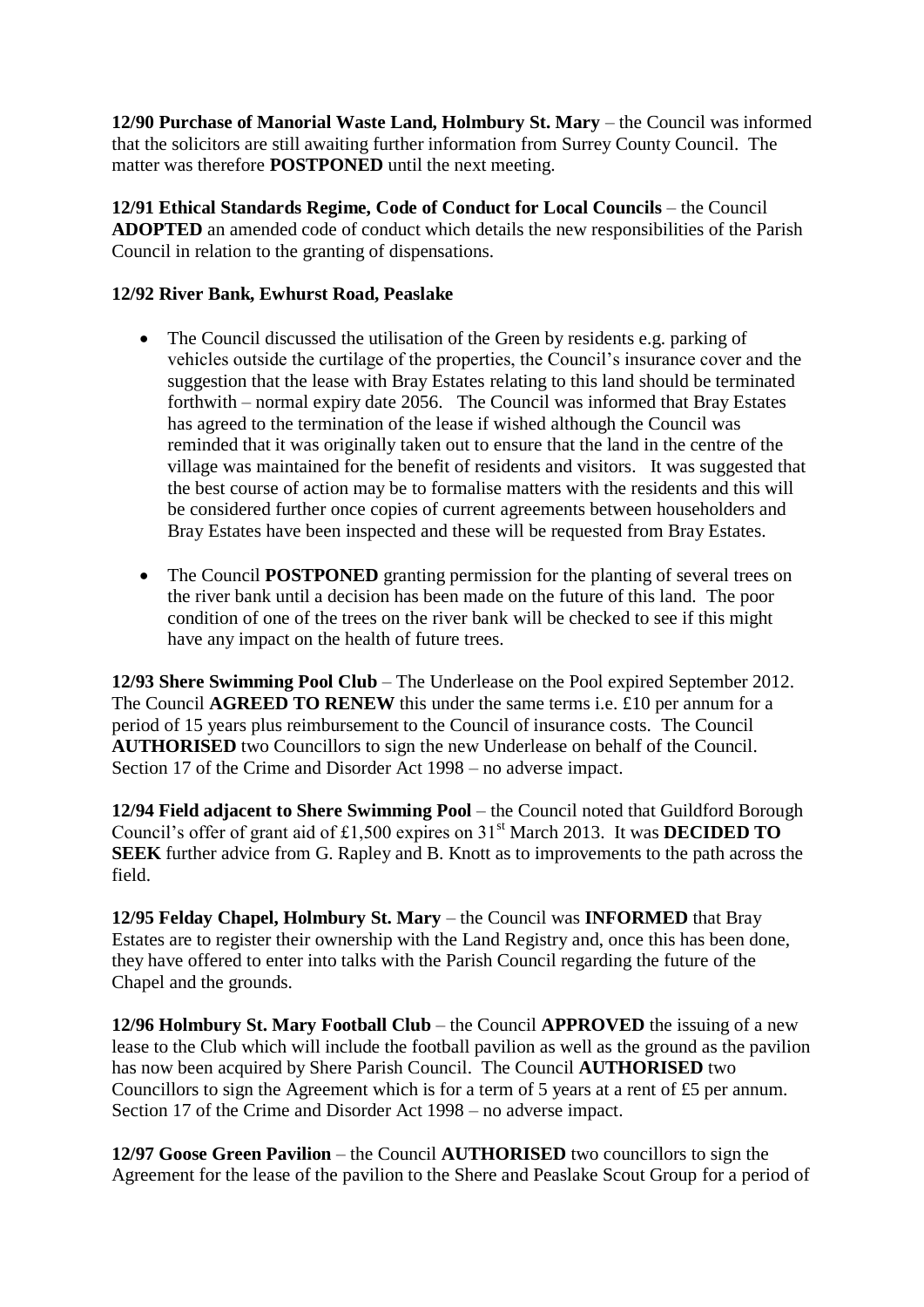three years at a rent of £5 per annum. Section 17 of the Crime and Disorder Act 1998 – no adverse impact.

**12/98 Goose Green, Gomshall** – the Council considered a request from a member of the public that the seat on the large recreation ground (almost adjacent to the road) be relocated. It was noted that the seat was often used during the daytime by pedestrians walking up and down the road and it was therefore decided that the seat would **REMAIN** in its present location.

**12/99 Public Footpath 170 & 173** – the Council considered an application for a diversion.

The meeting was **ADJOURNED** to enable several members of the public, including the owner of the land, to express their views. Views were expressed over the changing landscape, the avenue of trees, the possible obscuring of views in the future, nearby hedges and flood lighting. The owner of the land stated that the discussion was full of inaccuracies and suppositions which she felt much of it was totally irrelevant.

The meeting **RESTARTED** and after much discussion the Council voted **NOT TO OBJECT** to the proposed Diversion route. A request will, however, be made for the Order to stipulate a minimum width of the path of 3 metres. Better signage will also be requested once a decision has been made by Surrey County Council.

**12/100 Peaslake** – Following a request from a member of the public the Council discussed whether or not to ask Surrey County Council to paint a "SLOW" sign on Peaslake Lane southbound just prior to the Peaslake Stores. It was **DECIDED** not to do so but to request Surrey County Council to paint a white line on both sides of the road as agreed previously.

**12/101 Provision of housing of subsidised/joint ownership type in Peaslake restricted to the single elderly** – a Working Group was formed to consider this matter further – membership R. Andrews, B. Cohen, C. Carlisle, M. Taylor Cotter and J. Tenner. Borough Councillor Wright stated that funding could be available from Guildford Borough Council for affordable housing and the Clerk gave details of Community Right to Build funding available until  $31<sup>st</sup>$  March 2013.

**12/102 Bus Services** – recent problems were discussed including the fact that people who do not drive, especially the elderly, are no longer able to reach Shere Surgery or Guildford hospital as, although a few buses still use Burrows Lane, Gomshall, they no longer stop! County Councillor Keith Taylor stated that buses are not scheduled to automatically stop at every bus stop along each route unless so requested. A note to this effect will be **PLACED** in the Parish magazines reminding residents to ensure that they request buses to stop.

**12/103 Annual Meeting of the Surrey County Association of Parish and Town Councils held on 27th September 2012** – The Chairman stated that he and the Clerk had attended the meeting. The Council then considered the following matters:

- Elections for a Surrey Police Commissioner due to be held on 15th November– a note to be **PLACED IN THE PARISH MAGAZINE.**
- Rights of Way and an offer of more Local Council Involvement **NO ACTION** to be taken.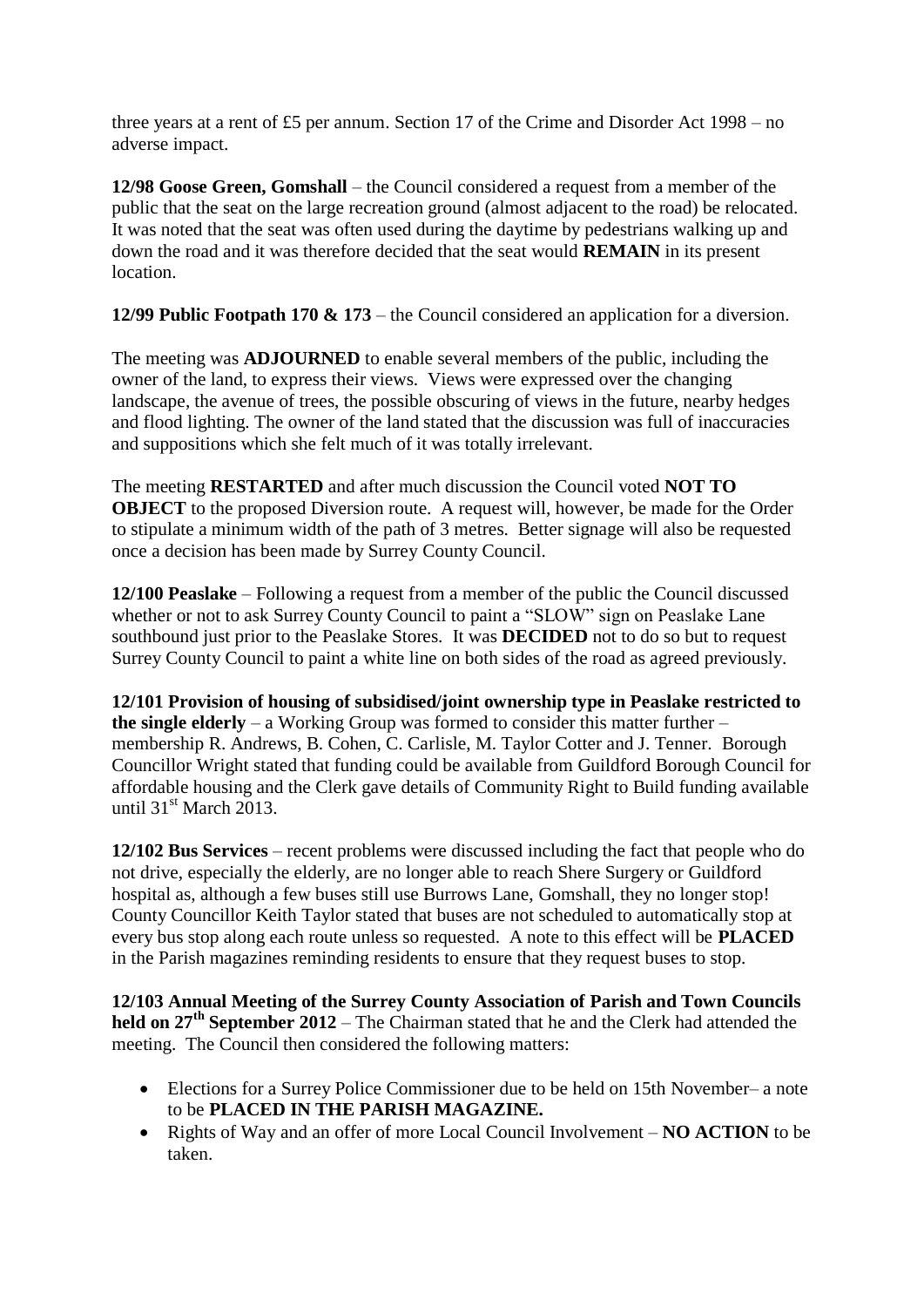- Surrey County Council's offer to Parish and Town Councils re the lengthsperson scheme or workforce funding – **NO ACTION** to be taken.
- Tree risk management arrangements for local Parish Council land (to explore the possibility of SCC delivering such duties on behalf of parishes) – the Council to contact SCC for further information next time they wish tree inspections to be carried out.

**12/104 Cycling Proficiency Training** – the Council noted that requests had been received for the training of only 5 children as such training is normally carried out at school. It was therefore **DECIDED NOT TO PURSUE** this matter further.

**12/105 Lone Worker Policy** – the Council **ADOPTED** a Lone Worker Policy to cover future employees.

**12/106 A schedule showing the dates of future meetings** was **RECEIVED AND APPROVED.** It was **NOTED** that the dates of extra Committee and Working Group meetings during the current year would be circulated to Councillors via email.

**12/107 Clerk's Report** (for noting, delegation to the Clerk or inclusion on the next agenda) – the Clerk drew the Council's attention to the following:

The Council received notification that both Holmbury St. Mary Village Hall and the Shere and Peaslake Scout Group had submitted applications to Surrey County Council for community funding. The Council would support both these submissions.

Quality Council Status – the Clerk stated that the scheme had been frozen for the time being whilst a consultation on future qualifications is carried out. This decision will assist Shere Parish Council as it will allow time for the new Clerk to gain the necessary qualifications required of the Clerk, if he/she does not already have them, prior to him/her compiling the Council's renewal submission.

Parking restrictions, Shere – all yellow lines now installed as per GBC's original notification. Enforcement will be carried out when possible by GBC's Enforcement Team and the Police. The next parking review is expected to commence during the Summer of 2013.

Planting of a tree on land at the junction of Gomshall Lane with Shere Road (A25) – the Council stated that it had no objection to the Clerk accepting the National Trust's offer for the supply and planting, on the Council's behalf of a Sorbus Olympic Flame tree rather than a Lime Tree (which it felt would grow too large). Cost £50 (expenditure - Highways Act 1980 s. 96).

**12/108 Councillors' Business** (for noting, delegation to the Clerk or inclusion on the next agenda). The following matters were raised:

- Mr. Brian Cohen informed the Council that he had now been appointed by Surrey County Council Rights of Way Department as a Voluntary Path Warden and was able to carry out minor work to rights of way in the Parish.
- School parties using the field adjacent to the Swimming Pool  $-$  a suggestion was made that visits could be co-ordinated by Shere Museum rather than the Parish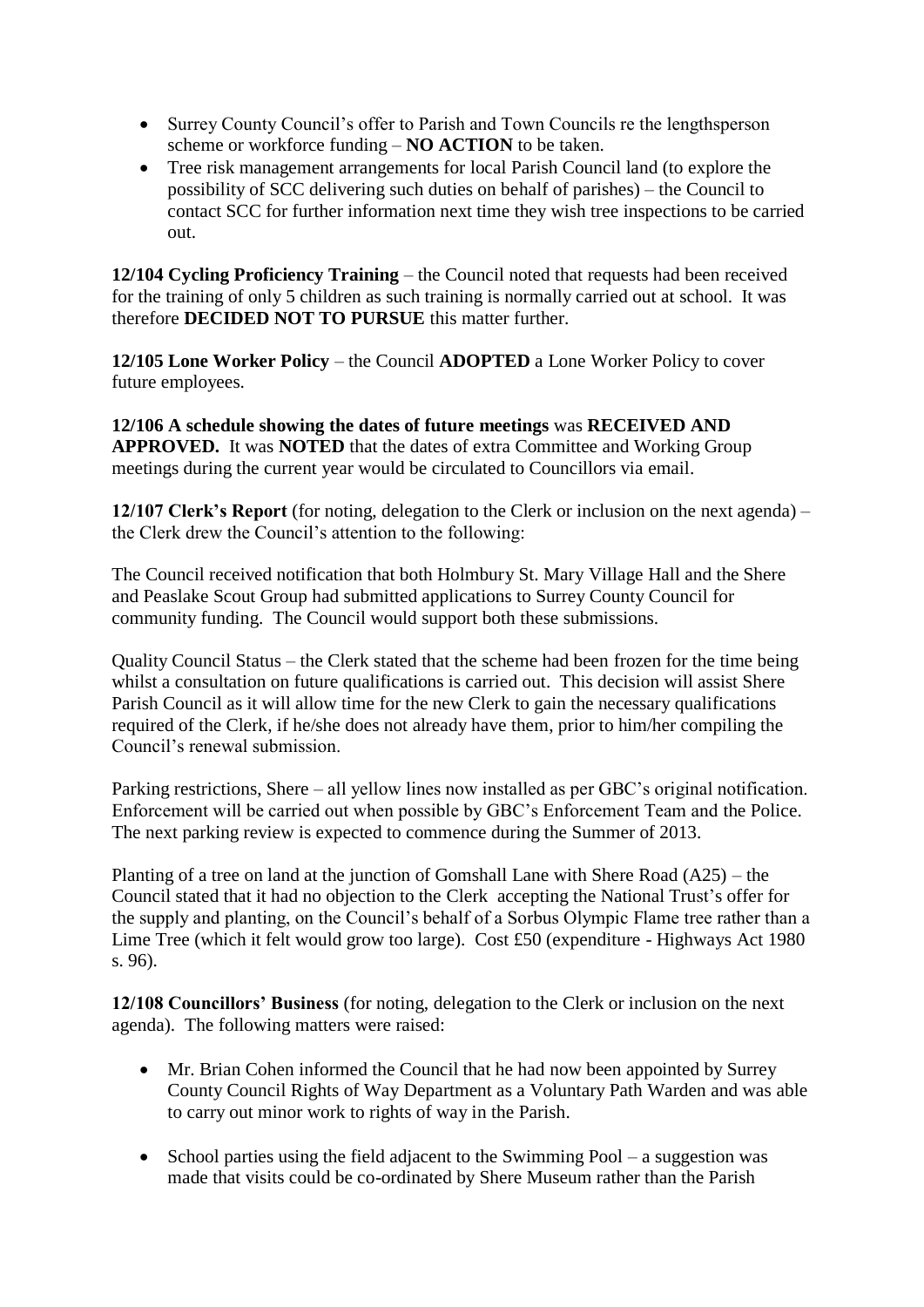Council who are responsible for the field – to be placed on the next agenda for consideration.

- Notification that the National Trust are considering works to the hedge on the south side of the A25 (adjacent to the top of the Shere Recreation Ground).
- Great concern expressed re the dangerous condition of the surface of the footway from the Dorking Road, Gomshall leading to the east side of the railway station. Rights of Way Officer to be informed.

### **SHORT ADJOURNMENT TO ENABLE THE PUBLIC TO ADDRESS THE COUNCIL**

Mrs Handa Bray, a second cousin of Hon. Alderman Margaret Elston, thanked the Chairman for his tribute at the start of the meeting and stated that she would pass the Parish Council's condolences on to the family.

Mrs Bray also enquired whether the land at Felday Chapel was formally consecrated and was informed that as the Chapel had been run by the United Reform Church and not the Church of England this was not an issue.

Mr Childs drew the Council's attention to the poor state of the surface of the car park despite the fact that repairs had recently been carried out by a contractor employed by Guildford Borough Council. The Council also noted that it had not yet taken over full responsibility for the car park nor paid the funding owned to GBC upon completion of this. Mr Childs, as Chairman of the Shere Recreation Ground Committee, stated that he would continue to press GBC for repairs to be carried out and the Council was happy with this course of action.

Mr Childs expressed great disappointment at the lack of progress by the Council regarding the possible provision of facilities for teenagers.

He also stated that, as a result of his involvement in the provision of affordable housing in the Parish in the past, he is certain that the most important first step is to identify sites which the owners would agree to make available and which would be acceptable in planning terms.

#### **The meeting restarted.**

#### **12/109 Finance Matters**

a. Income and expenditure, including details of Petty Cash expenditure since the last meeting, were **AUTHORISED AND APPROVED.** The following Section 137 resolutions were passed:

**RESOLVED** that Shere Parish Council hereby incurs expenditure of £750 being a donation to the S.W. Surrey Mobile Physiotheraphy Service under Local Government Act 1972 s. 137 which, in the Council's opinion is in the interests of, and will bring direct benefit to, the Parish or any part of it or all or some of its inhabitants.

**RESOLVED** that Shere Parish Council hereby incurs expenditure of £250 being a donation to the Gomshall Veterans, Club under Local Government Act 1972 s. 137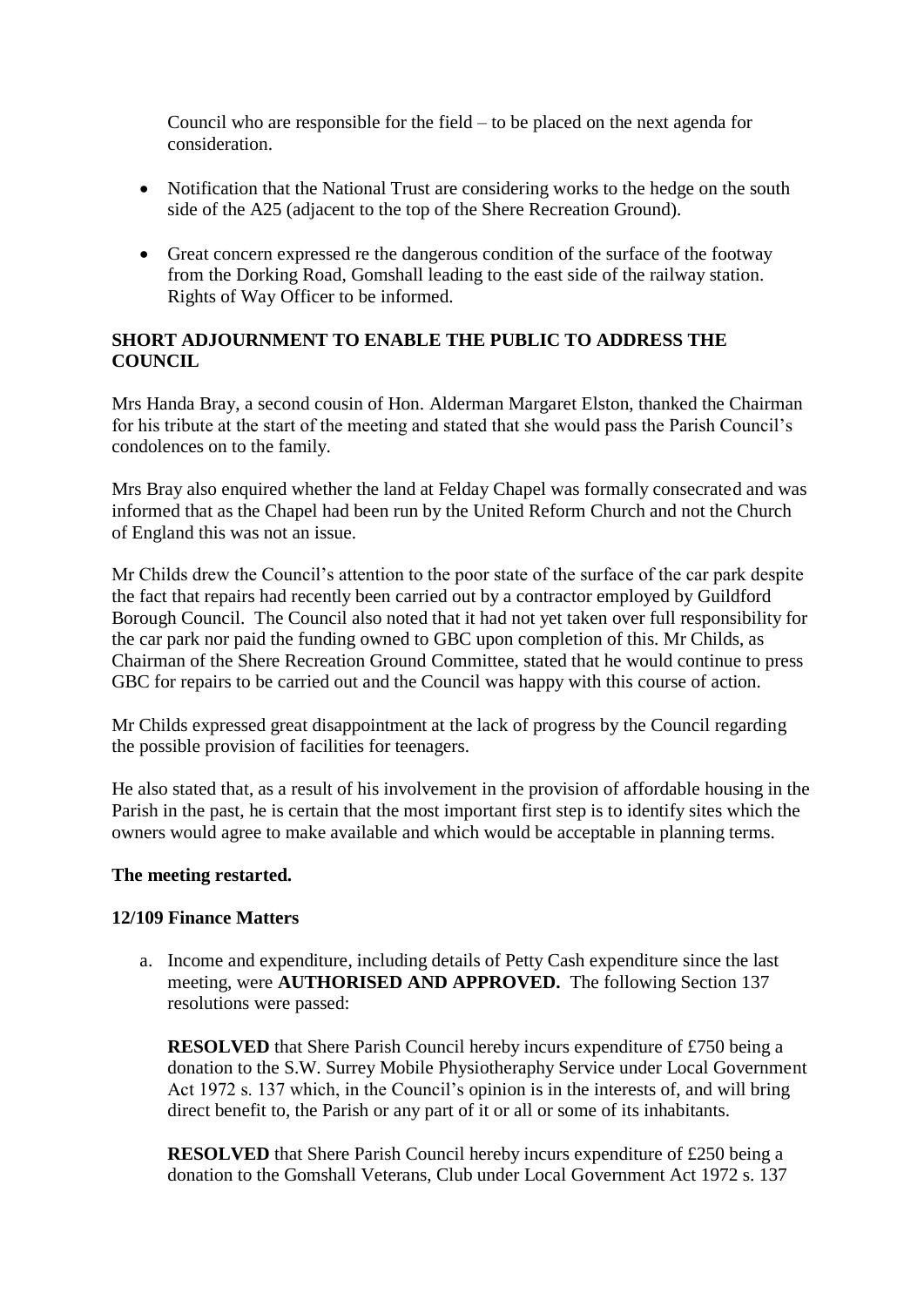which, in the Council's opinion is in the interests of, and will bring direct benefit to, the Parish or any part of it or all or some of its inhabitants.

**RESOLVED** that it hereby incurs expenditure of £300 being a donation to the Surrey Air Ambulance under Local Government Act 1972 s. 137 which, in the Council's opinion is in the interests of, and will bring direct benefit to, the Parish or any part of it or all or some of its inhabitants.

A bank reconciliation to  $30^{TH}$  September 2012 and a notification of current bank balances were also **RECEIVED AND ACCEPTED** by the Council.

- b. Council Tax base and Parish Council's Precept 2013/14 the Council noted that the Government is currently consulting on changes to the regulations controlling the calculation of the tax base and the new Local Council Tax Discount proposed may have implications on the Parish Council's precept for 2013/14. The Council **DECIDED NOT TO CHANGE** the date of the Finance Meeting scheduled for 8<sup>th</sup> November despite the fact that Guildford Borough Council will be unable to advise the Parish Council of the individual parish tax base until  $14<sup>th</sup>$  December 2012 (deadline for return of precept figure to GBC now postponed until  $23^{\text{rd}}$  January).
- c. Shere Parish Council **RESOLVED** that it hereby incurred expenditure of £1,000 being a donation to the Friends of the Hurtwood under Local Government Act 1972 s. 137 which, in the Council's opinion is in the interests of, and will bring direct benefit to, the Parish or any part of it or all or some of its inhabitants. The Council noted that a request had been received for the Council to consider whether this donation would be a proper use of public monies in view of the fact that, in the sender's opinion, the operating strategy of the Friends of the Hurtwood is to facilitate and encourage ever increasing numbers of mountain bikers to the parish which has serious direct and indirect implications for the village of Peaslake. The Parish Council, however, was unanimous in its opinion that the Friends of the Hurtwood have a constructive policy on mountain biking and provide a valuable service to the community and the Hurtwood itself is a very valuable local asset.
- d. The Council unanimously **RESOLVED** that:

Following the retirement of the Clerk/RFO Mrs Lesley Childs, the conditions of employment for a new Clerk/RFO will not include superannuation arrangements under the Local Government Pension Scheme. Membership of the scheme itself will, however, continue in force to allow for the Employers' Deficit Contribution (Additional Monetary Amount) to be paid in instalments annually rather than immediately as a lump sum.

e. Invitation to attend the Annual Surrey Pension Fund Meeting at County Hall, Kingston on  $30<sup>th</sup>$  November 2012 – information will be presented on the new LGPS 2014 scheme, proposed governance arrangements and the impact of the 2013 actuarial valuation due to commence 1<sup>st</sup> April next year – **NOTED.**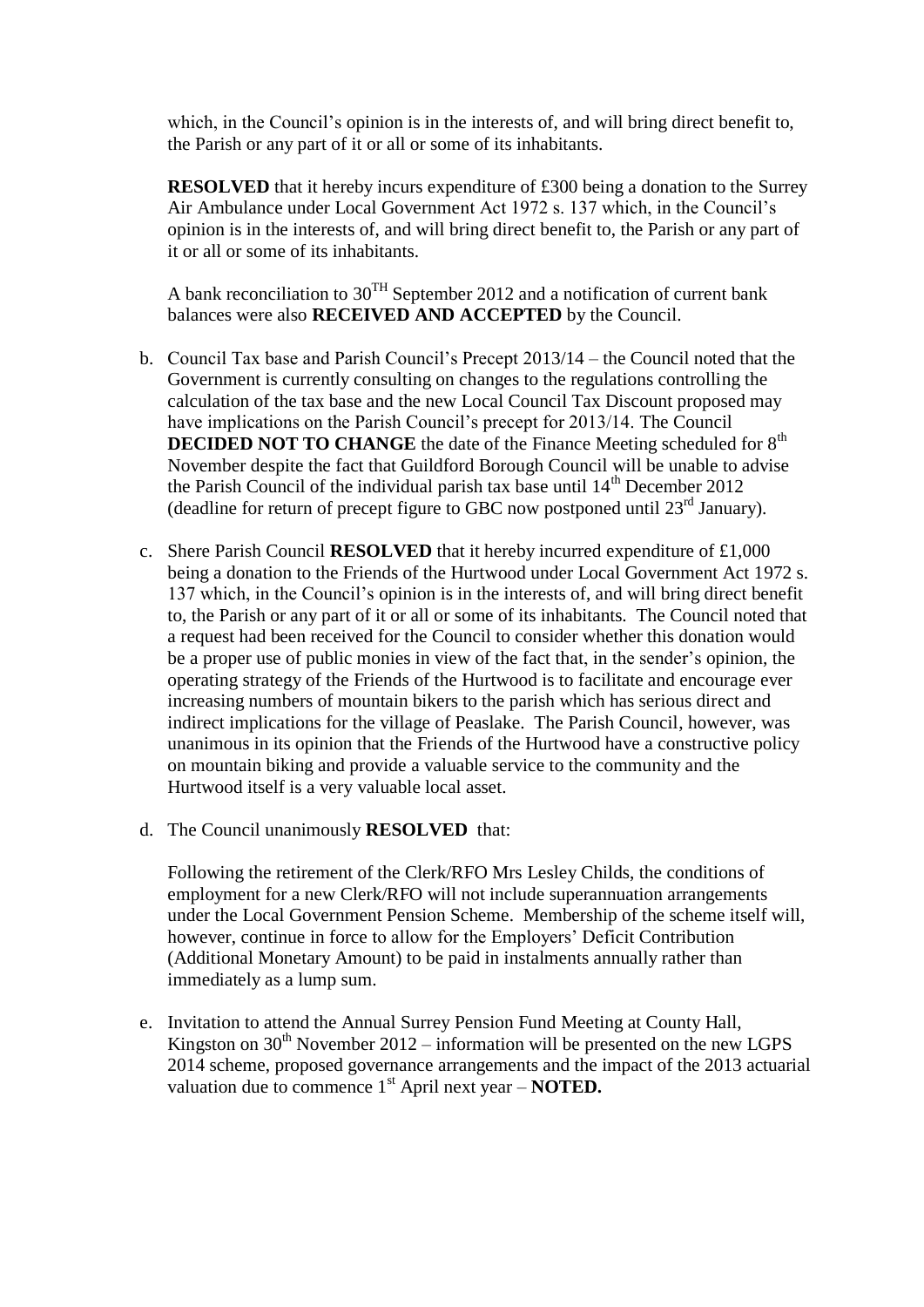Documents available from the Parish Clerk:

- Background information on auto enrolment probable date for Shere Parish Council to auto enrol employees is 2017.
- Employers' Pension newsletter received from Surrey County Council.
- f. The Council **APPROVED** expenditure of £1,000 on the reprinting of 5,000 copies of the Millennium Trail map (Local Government Act 1972 s. 145).

# 1**2/110 Consultation Documents** – none received.

## **12/111 Correspondence**

Application from Shere and Peaslake Scout Group to hold their annual bonfire on Goose Green, Gomshall on  $2<sup>nd</sup>$  November – completed risk assessment and firework training certificate received – **GRANTED.** 

Application from the Holmbury Bonfire Boys to use the car park adjacent to Holmbury St. Mary Village Hall for activities relating to their adjacent bonfire to be held on 3<sup>rd</sup> November 2012 – risk assessment received – **GRANTED.**

Invitation to attend the Surrey Rural Partnership Conference on 29<sup>th</sup> November at Dorking Halls 9.30 – 3 p.m. **NOTED.**

Letter from the Local Works requesting assistance in reversing community decline by writing to Borough and County Councillors urging them to 'opt in' to the Sustainable Communities Act. Donation also requested. **NOTED – NO FURTHER ACTION** to be taken.

**Correspondence received after the agenda had been printed** – details available at the meeting on  $19<sup>th</sup>$  October 2012 - for noting, delegation to the Clerk or inclusion on the next agenda).

Consultation Document from Surrey County Council – Draft Surrey Local Flood Risk Management Strategy – closing date for representations  $30<sup>th</sup>$  November 2012. Mr R. Smith to **CONSIDER AND REPORT BACK** to the Parish Council.

SCC Legal Event Order 2012 and Wildlife and Countryside Act 1981 Orders 2010 to 2012 – amended definitive map – **RECEIVED.**

Correspondence not necessarily requiring discussion by the Council – details available at the meeting.

Wasp Community Bus – Thank you letter for the annual donation from the Parish Council. Christian Staunskjaer – Thank you letter for the Council's support of the Shere and Gomshall Diamond Jubilee celebrations. Includes details of donations given by the Committee following the event.

Surrey Community Action – invitation to a talk on how to make village halls more energy efficient - 6<sup>th</sup> December 2012 Astolat, Coniers Way, Burpham 11a.m. - 1.30 p.m.

National Ass. of Local Councils – Direct Information newsletters.

Surrey Hills Society – Autumn newsletter – copy distributed to all councillors.

Surrey County Association of Parish and Town Councils – Annual Report and Accounts 2012

Minutes of the Mole Valley Cycling Meeting held on  $13<sup>th</sup>$  September 2012